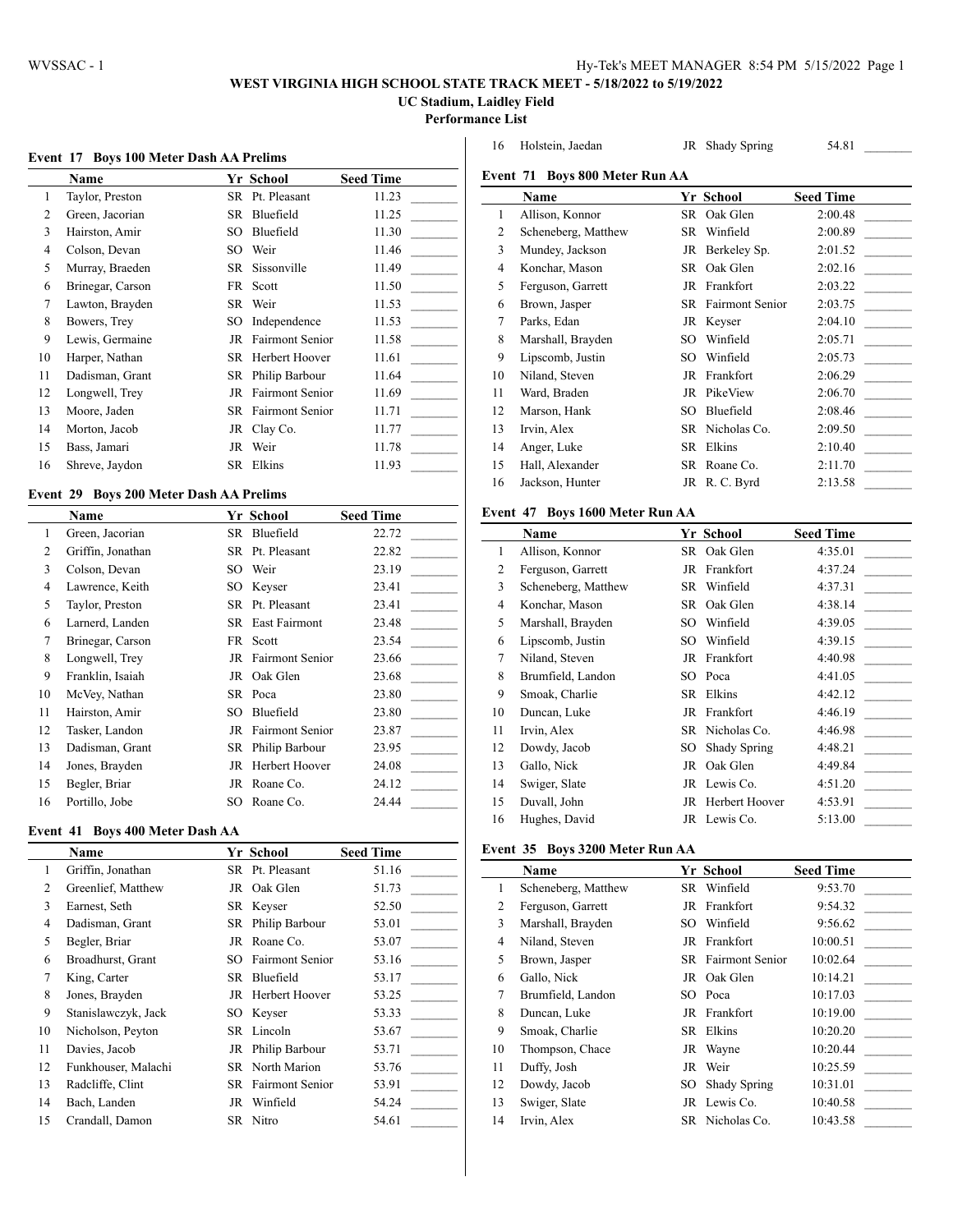### **WEST VIRGINIA HIGH SCHOOL STATE TRACK MEET - 5/18/2022 to 5/19/2022 UC Stadium, Laidley Field**

#### **Performance List**

 $\overline{a}$ 

 $\overline{a}$ 

#### **Event 35 ...(Boys 3200 Meter Run AA)**

|    | <b>Name</b>     | <b>Yr School</b>  | <b>Seed Time</b> |  |
|----|-----------------|-------------------|------------------|--|
|    | Duvall. John    | JR Herbert Hoover | 10:48.26         |  |
| 16 | Dobbins, Sawyer | FR Clay Co.       | 11:22.40         |  |

## **Event 11 Boys 110 Meter Hurdles 39" AA Prelims**

|                | Name               |    | Yr School        | <b>Seed Time</b> |
|----------------|--------------------|----|------------------|------------------|
| 1              | Wood, Ian          | JR | Pt. Pleasant     | 15.88            |
| 2              | Cooley, Quinten    |    | JR R. C. Byrd    | 16.12            |
| 3              | Young, Grant       |    | SR Clay Co.      | 16.29            |
| $\overline{4}$ | Pridemore, Lonnie  |    | SR Keyser        | 16.41            |
| 5              | Evans, Jaunti      | FR | Sissonville      | 16.42            |
| 6              | Lewis, Jonathan    |    | SR Frankfort     | 16.59            |
| 7              | Dawson, Jaden      |    | FR East Fairmont | 16.83            |
| 8              | Perrine, Devon     |    | SR Lewis Co.     | 16.92            |
| 9              | Salesky, Gavin     |    | JR Keyser        | 17.14            |
| 10             | Verno, Aaron       | SR | Winfield         | 17.25            |
| 11             | Pongsugree, Aathan |    | SR Winfield      | 17.26            |
| 12             | Lee, Clayton       | JR | Nicholas Co.     | 17.39            |
| 13             | Weiford, Tyler     | SR | Winfield         | 17.45            |
| 14             | Sarsfield, Will    | SR | East Fairmont    | 17.46            |
| 15             | Miner, Noah        | SR | Nicholas Co.     | 17.50            |
| 16             | Showalter, Jacob   |    | SR Shady Spring  | 18.06            |

#### **Event 53 Boys 300 Meter Hurdles 36" AA**

| <b>Name</b>         |     |               | <b>Seed Time</b>                                                                                                                             |
|---------------------|-----|---------------|----------------------------------------------------------------------------------------------------------------------------------------------|
| Wood, Ian           |     | Pt. Pleasant  | 41.90                                                                                                                                        |
| Weiford, Tyler      | SR. | Winfield      | 42.09                                                                                                                                        |
| Lewis, Jonathan     |     |               | 43.03                                                                                                                                        |
| Young, Grant        |     |               | 43.23                                                                                                                                        |
| Watson, Luke        | JR  | Roane Co.     | 43.26                                                                                                                                        |
| Cooley, Quinten     |     |               | 43.99                                                                                                                                        |
| Cowger, Landon      |     |               | 44.09                                                                                                                                        |
| Bass, Owen          |     |               | 44.15                                                                                                                                        |
| Verno, Aaron        |     | Winfield      | 44.36                                                                                                                                        |
| Pridemore, Lonnie   |     |               | 44.37                                                                                                                                        |
| Salesky, Collin     |     |               | 44.46                                                                                                                                        |
| Showalter, Jacob    | SR. | Shady Spring  | 44.56                                                                                                                                        |
| Sarsfield, Will     | SR. | East Fairmont | 44.69                                                                                                                                        |
| Tropeck, Cameron    |     | Oak Glen      | 45.41                                                                                                                                        |
| Lee, Clayton        |     | Nicholas Co.  | 45.80                                                                                                                                        |
| Arnold-Hale, Robert | JR  | Bluefield     | 45.81                                                                                                                                        |
|                     |     |               | Yr School<br>JR<br>SR Frankfort<br>SR Clay Co.<br>JR R.C. Byrd<br>FR North Marion<br>SR Clay Co.<br>SR<br>SR Keyser<br>JR Keyser<br>SR<br>JR |

#### **Event 65 Boys 4x100 Meter Relay AA**

|                | Team                   | Relay | <b>Seed Time</b> |
|----------------|------------------------|-------|------------------|
| 1              | Pt. Pleasant           |       | 44.00            |
| $\overline{2}$ | Bluefield              |       | 44.47            |
| 3              | <b>Fairmont Senior</b> |       | 44.80            |
| 4              | Weir                   |       | 45.01            |
| 5              | Winfield               |       | 45.35            |
| 6              | Oak Glen               |       | 45.74            |
| 7              | Frankfort              |       | 46.08            |
| 8              | Keyser                 |       | 46.13            |
| 9              | North Marion           |       | 46.18            |
| 10             | Sissonville            |       | 46.20            |
| 11             | Nitro                  |       | 46.28            |

|    | 12 Lincoln        | 46.65 |
|----|-------------------|-------|
|    | 13 Herbert Hoover | 46.98 |
| 14 | Roane Co.         | 47.11 |
|    | 15 Philip Barbour | 47.46 |
| 16 | PikeView          | 48.31 |

# **Event 59 Boys 4x200 Meter Relay AA**

|                | <b>Team</b>          | Relay | <b>Seed Time</b> |
|----------------|----------------------|-------|------------------|
| 1              | Bluefield            |       | 1:32.03          |
| 2              | Pt. Pleasant         |       | 1:32.16          |
| 3              | Fairmont Senior      |       | 1:32.79          |
| $\overline{4}$ | Weir                 |       | 1:33.43          |
| 5              | Winfield             |       | 1:33.82          |
| 6              | North Marion         |       | 1:34.29          |
| 7              | Oak Glen             |       | 1:36.14          |
| 8              | Nitro                |       | 1:36.64          |
| 9              | Frankfort            |       | 1:36.73          |
| 10             | Keyser               |       | 1:37.12          |
| 11             | Lincoln              |       | 1:37.45          |
| 12             | <b>East Fairmont</b> |       | 1:37.99          |
| 13             | Elkins               |       | 1:38.92          |
| 14             | PikeView             |       | 1:39.30          |
| 15             | R. C. Byrd           |       | 1:39.32          |
| 16             | Nicholas Co.         |       | 1:40.15          |

#### **Event 77 Boys 4x400 Meter Relay AA**

|                | <b>Team</b>            | Relay | <b>Seed Time</b> |
|----------------|------------------------|-------|------------------|
| 1              | Winfield               |       | 3:33.49          |
| 2              | Berkeley Sp.           |       | 3:35.16          |
| 3              | Pt. Pleasant           |       | 3:35.55          |
| $\overline{4}$ | Oak Glen               |       | 3:37.01          |
| 5              | Keyser                 |       | 3:37.57          |
| 6              | <b>Fairmont Senior</b> |       | 3:38.98          |
| 7              | Bluefield              |       | 3:39.67          |
| 8              | Weir                   |       | 3:40.64          |
| 9              | Philip Barbour         |       | 3:42.12          |
| 10             | Roane Co.              |       | 3:42.18          |
| 11             | Frankfort              |       | 3:43.04          |
| 12             | Lincoln                |       | 3:43.10          |
| 13             | East Fairmont          |       | 3:43.41          |
| 14             | PikeView               |       | 3:45.37          |
| 15             | Shady Spring           |       | 3:45.87          |
| 16             | Poca                   |       | 3:46.44          |

#### **Event 5 Boys 4x800 Meter Relay AA**

|                | Team                   | Relay | <b>Seed Time</b> |
|----------------|------------------------|-------|------------------|
| 1              | Frankfort              |       | 8:31.56          |
| $\overline{2}$ | <b>Fairmont Senior</b> |       | 8:38.78          |
| 3              | Keyser                 |       | 8:42.89          |
| 4              | <b>East Fairmont</b>   |       | 8:46.01          |
| 5              | Berkeley Sp.           |       | 8:49.46          |
| 6              | Elkins                 |       | 9:00.29          |
| 7              | Lewis Co.              |       | 9:02.49          |
| 8              | PikeView               |       | 9:05.12          |
| 9              | Winfield               |       | 9:06.15          |
| 10             | Weir                   |       | 9:07.66          |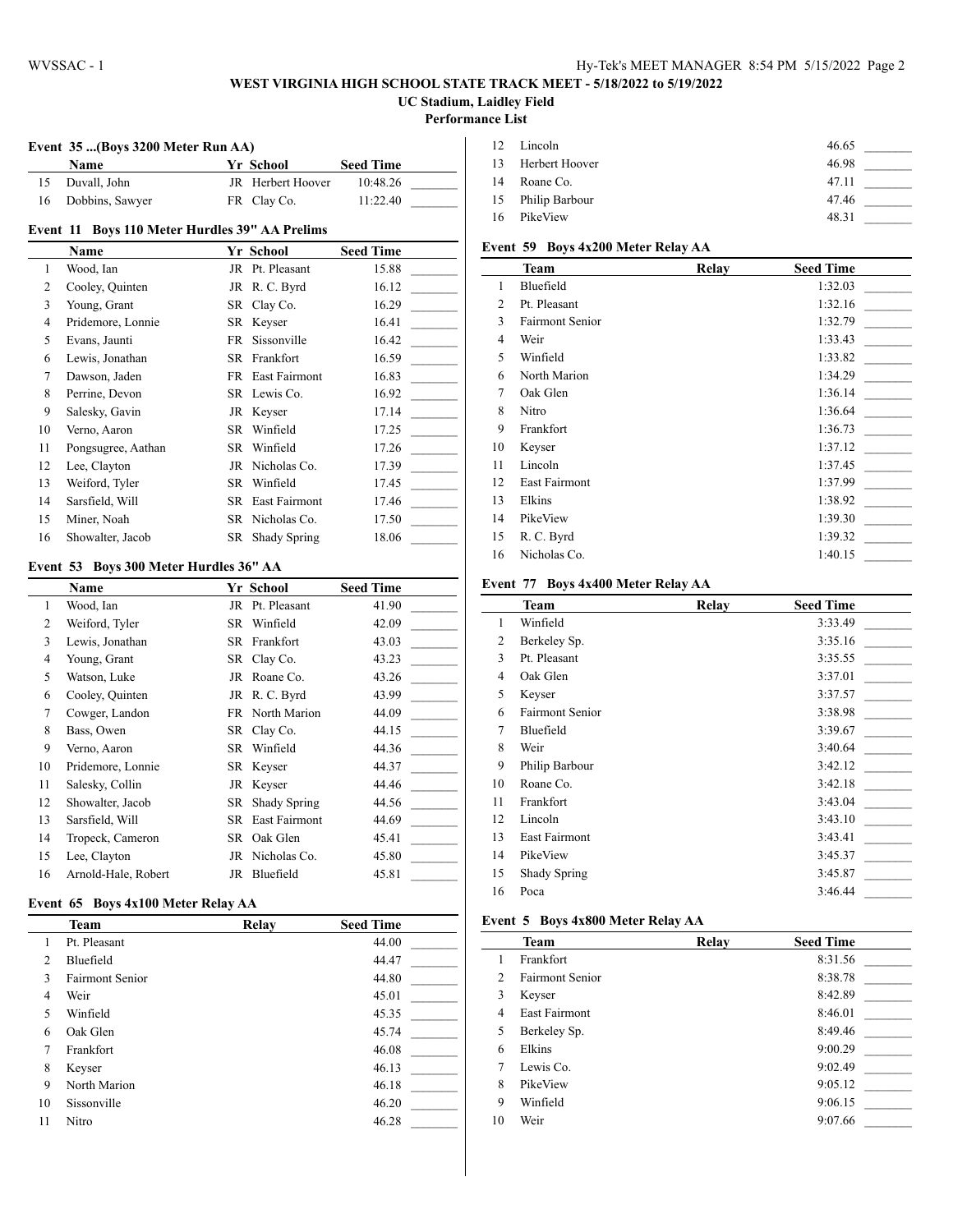### **WEST VIRGINIA HIGH SCHOOL STATE TRACK MEET - 5/18/2022 to 5/19/2022 UC Stadium, Laidley Field**

**Performance List**

**Event 5 ...(Boys 4x800 Meter Relay AA)**

| Team                | Relay | <b>Seed Time</b> |
|---------------------|-------|------------------|
| Roane Co.           |       | 9:16.99          |
| Nicholas Co.        |       | 9:20.81          |
| Lincoln             |       | 9:26.61          |
| <b>Shady Spring</b> |       | 9:33.44          |
| Pt. Pleasant        |       | 10:12.14         |
| Nitro               |       | 10:50.99         |
|                     |       |                  |

## **Event 23 Boys 4x110 Meter Shuttle Hurdle AA**

|                | <b>Team</b>    | Relay | <b>Seed Time</b> |
|----------------|----------------|-------|------------------|
| 1              | Pt. Pleasant   |       | 1:01.66          |
| $\overline{2}$ | Sissonville    |       | 1:01.73          |
| 3              | Frankfort      |       | 1:02.00          |
| $\overline{4}$ | Keyser         |       | 1:02.45          |
| 5              | Oak Glen       |       | 1:02.47          |
| 6              | East Fairmont  |       | 1:02.80          |
| 7              | Winfield       |       | 1:03.14          |
| 8              | Grafton        |       | 1:04.29          |
| 9              | North Marion   |       | 1:04.44          |
| 10             | Lincoln        |       | 1:04.99          |
| 11             | Roane Co.      |       | 1:06.11          |
| 12             | Shady Spring   |       | 1:06.30          |
| 13             | Nicholas Co.   |       | 1:06.63          |
| 14             | Weir           |       | 1:09.59          |
| 15             | Herbert Hoover |       | 1:09.73          |
| 16             | Clay Co.       |       | 1:10.59          |

#### **Event 101 Boys High Jump AA**

|                | Name                |     | Yr School              | <b>Seed Mark</b> |
|----------------|---------------------|-----|------------------------|------------------|
| 1              | Nosko, Jay          |     | SR Weir                | $6 - 02.00$      |
| $\overline{2}$ | Glasscock, Tristin  |     | SR North Marion        | $6 - 00.00$      |
| 3              | Funkhouser, Malachi |     | SR North Marion        | $6 - 00.00$      |
| 4              | Swiger, Slate       |     | JR Lewis Co.           | $6 - 00.00$      |
| 5              | Rice, Aidan         |     | FR Lincoln             | $5-10.00$        |
| 6              | Flower, Nate        | JR  | <b>Fairmont Senior</b> | $5-10.00$        |
| 7              | Hilliard, Antwan    |     | JR Lincoln             | $5 - 10.00$      |
| 8              | Schultz, Cody       |     | JR Pt. Pleasant        | $5 - 10.00$      |
| 9              | Boggs, Harris       |     | SR Keyser              | $5 - 10.00$      |
| 10             | Miner, Isaiah       | FR. | Nicholas Co.           | 5-08.00          |
| 11             | Derenberger, Luke   | SR  | Pt. Pleasant           | 5-08.00          |
| 12             | Vecelio, Michael    | SO. | Shady Spring           | 5-06.00          |
| 13             | Johnson, Chance     | SR  | Bluefield              | 5-06.00          |
| 14             | Haynes, Jaxon       | SR  | Sissonville            | 5-06.00          |
| 15             | Eastman, Elijah     | SR  | Roane Co.              | 5-06.00          |
| 16             | Lacy, Christian     | SR  | Scott                  | 5-06.00          |
| 17             | Lambert, Parker     | SO  | Westside               | 5-04.00          |
| 18             | Brown, Dawson       | JR  | Nicholas Co.           | 5-04.00          |

## **Event 107 Boys Pole Vault AA**

| <b>Name</b>        | Yr School       | <b>Seed Mark</b> |  |
|--------------------|-----------------|------------------|--|
| Johnson, Ian       | SR Winfield     | 14-00.00         |  |
| Villers, Marshall  | SR Winfield     | 13-00.00         |  |
| McCutcheon, Cael   | SR Pt. Pleasant | 13-00.00         |  |
| Hamrick, Dakota    | SO Berkelev Sp. | 12-06.00         |  |
| Penaloza, Cristian | Winfield        | 12-06.00         |  |

| 6  | Beeson, Logan      | SO R. C. Byrd           | 11-09.00    |  |
|----|--------------------|-------------------------|-------------|--|
| 7  | Paugh, Griffin     | JR Keyser               | 11-06.00    |  |
| 8  | Jeffers, Gavin     | JR Pt. Pleasant         | 10-06.00    |  |
| 9  | Bowen, John        | JR Roane Co.            | 10-06.00    |  |
| 10 | Horne, Seth        | JR Grafton              | 10-06.00    |  |
| 11 | Furey, Christopher | JR Keyser               | 10-00.00    |  |
| 12 | Detrick, Alek      | FR Keyser               | 10-00.00    |  |
| 13 | Carpenter, Levi    | <b>JR</b> East Fairmont | $9 - 06.00$ |  |
| 14 | McAtee, Bryson     | SO R. C. Byrd           | $9 - 06.00$ |  |
| 15 | Tanner, Brock      | FR Roane Co.            | $9 - 00.00$ |  |
| 16 | Taylor, Michael    | SR Herbert Hoover       | 8-00.00     |  |
|    |                    |                         |             |  |

## **Event 95 Boys Long Jump AA**

|    | Name                |     | Yr School         | <b>Seed Mark</b> |
|----|---------------------|-----|-------------------|------------------|
| 1  | Cooley, Quinten     |     | JR R.C. Byrd      | 20-06.50         |
| 2  | Wade, Gerrade       | SO. | Bluefield         | 20-04.25         |
| 3  | Green, Kanye        |     | JR Weir           | 20-03.50         |
| 4  | Harper, Nathan      |     | SR Herbert Hoover | 20-03.50         |
| 5  | Webster, Richard    |     | JR Philip Barbour | 19-05.50         |
| 6  | Miller, Tariq       |     | SR North Marion   | 19-03.50         |
| 7  | Turner, Damar       |     | JR Weir           | 19-02.00         |
| 8  | McVey, Nathan       |     | SR Poca           | 19-01.50         |
| 9  | Miner, Isaiah       |     | FR Nicholas Co.   | 19-00.25         |
| 10 | Funkhouser, Malachi |     | SR North Marion   | 19-00.00         |
| 11 | Fantasia, Dominic   | FR  | East Fairmont     | 18-07.50         |
| 12 | Bass, Owen          |     | SR Clay Co.       | 18-07.50         |
| 13 | Derenberger, Luke   |     | SR Pt. Pleasant   | 18-06.75         |
| 14 | Composky, Dylan     |     | SR North Marion   | 18-04.50         |
| 15 | Taylor, Jaden       | SO. | PikeView          | 18-04.00         |
| 16 | Kerr, Jacob         |     | FR Nitro          | 18-02.00         |
|    |                     |     |                   |                  |

#### **Event 83 Boys Shot Put AA**

l,

|    | <b>Name</b>       |    | Yr School         | <b>Seed Mark</b> |
|----|-------------------|----|-------------------|------------------|
| 1  | Schultz, Cody     |    | JR Pt. Pleasant   | 49-00.00         |
| 2  | Dunbar, Anthony   |    | JR Poca           | 48-05.00         |
| 3  | Dammeyer, Dakota  |    | SO East Fairmont  | 47-06.25         |
| 4  | Ryan, Gabriel     |    | JR Keyser         | 47-04.00         |
| 5  | Rice, Myles       |    | SR Weir           | 44-08.25         |
| 6  | Presley, Shane    |    | SR Poca           | 44-06.00         |
| 7  | Basham, Brock     |    | SR Winfield       | 44-02.00         |
| 8  | Cox, Benjamin     |    | SR Poca           | 43-08.00         |
| 9  | Hovatter, Kaden   |    | SR North Marion   | 42-05.00         |
| 10 | Baker, West       |    | JR Pt. Pleasant   | 42-05.00         |
| 11 | Milam, Roman      |    | JR Nicholas Co.   | 42-00.75         |
| 12 | Delk, Sklyer      |    | JR Roane Co.      | 40-02.00         |
| 13 | Cunningham, Josh  |    | JR Nicholas Co.   | 39-07.00         |
| 14 | Spangler, Ethan   | SR | Bluefield         | 39-00.50         |
| 15 | McDermott, Keaton |    | SO Philip Barbour | 38-00.00         |
| 16 | Morris, Ethan     |    | JR Clay Co.       | 37-01.00         |

### **Event 89 Boys Discus Throw AA**

| Name              | Yr School        | <b>Seed Mark</b> |  |
|-------------------|------------------|------------------|--|
| Schultz, Cody     | JR Pt. Pleasant  | 176-09           |  |
| 2 Dunbar, Anthony | JR Poca          | 145-08           |  |
| Dammeyer, Dakota  | SO East Fairmont | 141-03           |  |
| Presley, Shane    | SR Poca          | 137-01           |  |